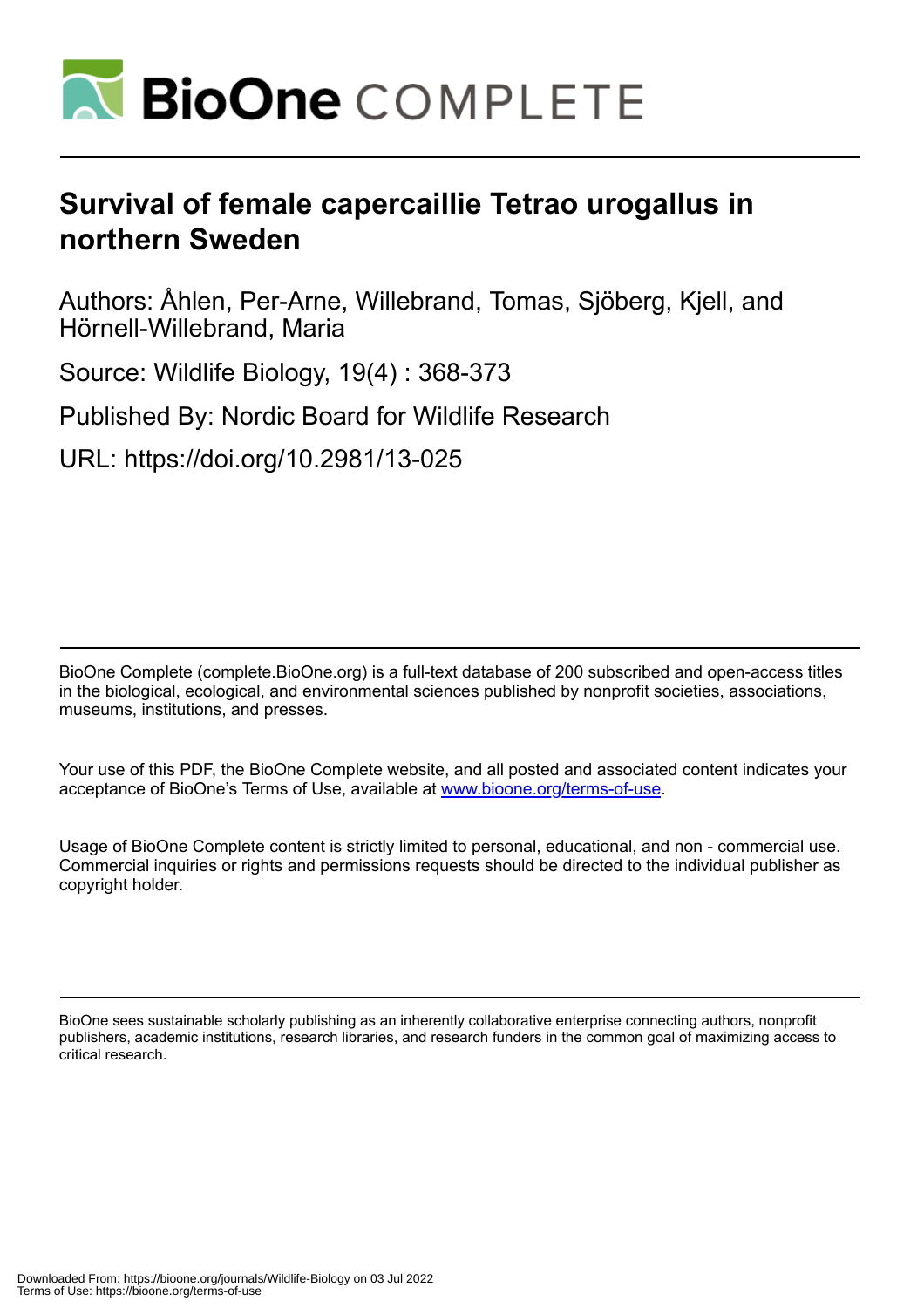# Survival of female capercaillie Tetrao urogallus in northern Sweden

#### Per-Arne Åhlen, Tomas Willebrand, Kiell Sjöberg & Maria Hörnell-Willebrand

We studied survival and cause-specific mortality of radio-marked capercaillie Tetrao urogallus females relative to habitat type in northern Sweden during 2000-2004. Our high-mountain area (1,600 km<sup>2</sup>) consisted of the alpine transition zone from Norway spruce Picea abies-dominated forest, mountain birch Betula pubescens and alpine heath. Our low-mountain areas consisted of two forest areas (300 and 160 km<sup>2</sup>) dominated by Scots pine *Pinus sylvestris* and characterised by more intensive forestry than the first-mentioned area. Predation was the most common cause of mortality in both the highmountain (70%) and low-mountain (90%) areas. We attributed 10% of mortality in both areas to hunting. Collisions with cars and power lines were only documented in the high-mountain area. A Cox-proportional regression model stratified by year suggested that hazard was lower for yearlings and birds using low-mountain areas, but these estimates were associated with large uncertainties. Pooling all individuals showed an average annual survival probability of 0.68 (0.62-0.75; 95% CI), with no tendency for hazard to vary among seasons. Because survival of females was comparable to those reported in other studies and the harvest mortality was low, we suggest that the capercaillie population in the Swedish high-mountain region does not need any changes in the present management strategy.

Key words: capercaillie, habitat, harvest, predation, survival, Tetrao urogallus

Per-Arne Åhlen & Kjell Sjöberg, Department of Wildlife, Fish, and Environmental Studies, Swedish University of Agricultural Sciences, Umeå, Sweden - e-mail addresses: Per-Arne.Ahlen@jagareforbundet.se (Per-Arne Åhlen); Kjell.Sjoberg@slu.se (Kjell Sjöberg)

Tomas Willebrand, Department of Forestry and Wildlife Management, Hedmark University College, Norway - e-mail: tomas.willebrand@hhihm.no

Maria Hörnell-Willebrand, Department of Wildlife, Fish, and Environmental Studies, Swedish University of Agricultural Sciences, Umeå, Sweden, and Department of Forestry and Wildlife Management, Hedmark University College, Norway e-mail: maria.willebrand@hihm.no

Corresponding author: Tomas Willebrand

Received 3 February 2013, accepted 2 August 2013

Associate Editor: R.J. Gutiérrez

Declines in capercaillie *Tetrao urogallus* populations in Scandinavia have been associated with the development of industrial forestry because intensive forestry often results in increased habitat fragmentation and reduction in age structure of stands (Rolstad  $&Wegge 1987$ , Helle et al. 1989, Kurki et al. 2000, Wegge & Kastdalen 2007). Recent studies have suggested that the proportion of forest  $>$  50 years old is less important than previously believed, and that the extent of conifer forest in the landscape is more important (Miettinen et al. 2008, Sirkiä et al. 2010). Swedish bag statistics indicate that the general decline of capercaillie began in the 1930s. The decline was so dramatic that a 7-year hunting ban was

imposed in 1949, and the ban also included black grouse Tetrao tetrix and hazel grouse Bonasia bonasia. However, bags have not been restored to previous levels after hunting was resumed (Winquist 1988). Yet, the decline seems to have ceased in recent decades, because Ottvall et al. (2009), who systematically reviewed bird-breeding census during 1977- 2006 in Sweden, found that the capercaillie population had remained stable and was widely distributed.

In the Swedish high-mountain region, capercaillie have become less common as the boreal conifer forest is replaced by mountain birch Betula pubescens czerepanovii at higher altitudes. However, capercaillie females nest in mountain birch stands close to the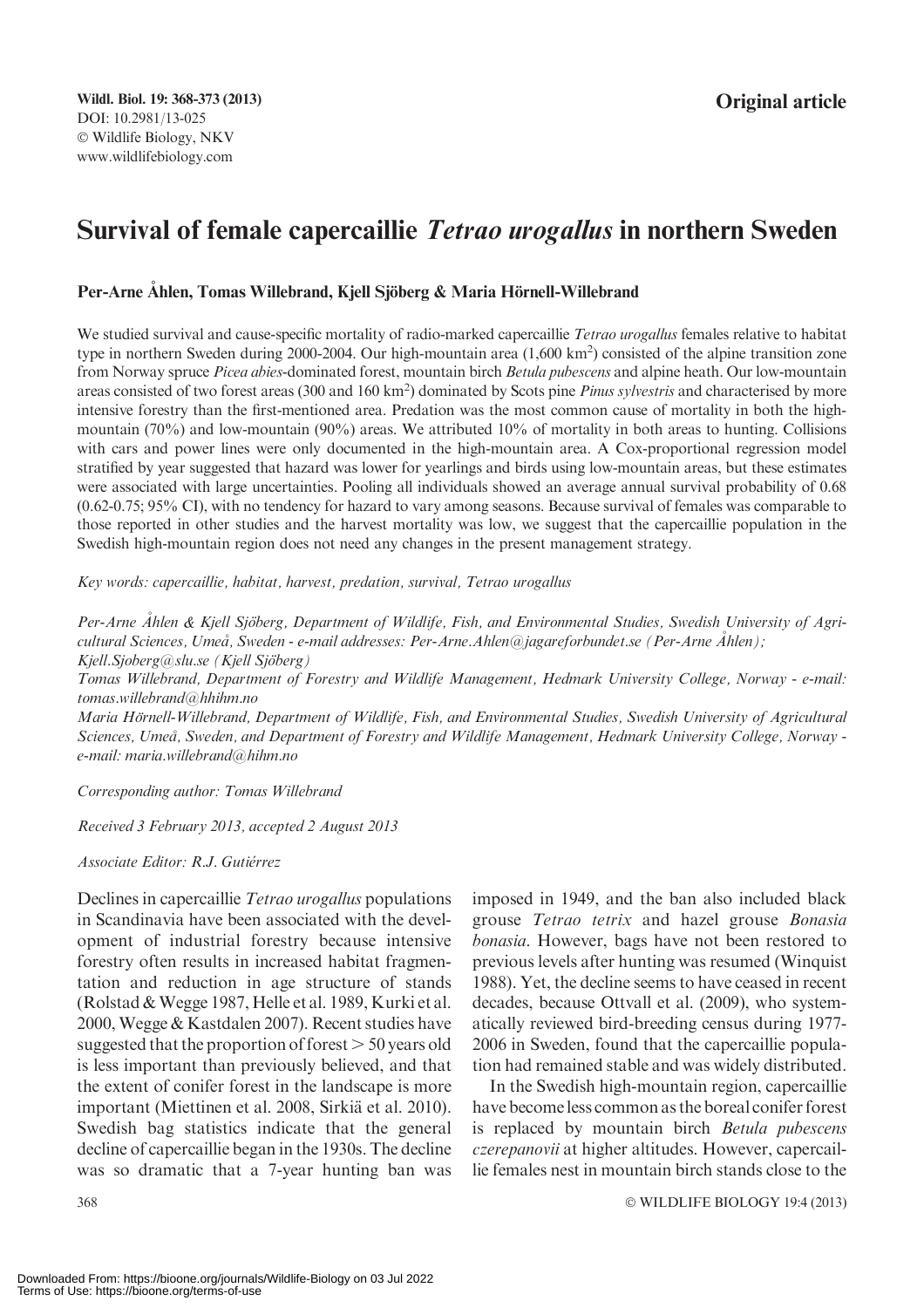open alpine heath habitats, and capercaillie females in the high-mountain area often migrate to loweraltitude forests with higher densities of Scots pine Pinus sylvestris (K. Sjöberg, unpubl. data), probably because Scots pine is their preferred food. If Scots pine forests are optimal for capercaillie, theory predicts that populations at the edge of optimal habitats will exhibit lower densities and show greater temporal variation in their vital rates (Williams et al. 2003), and therefore, they may be more sensitive to harvest mortality (Lande et al. 2003). Consequently, the wildlife management agency of the county of Västerbotten in northern Sweden has suggested that capercaillie could be vulnerable to harvest in edge habitats. In this paper, we estimate survival rates and cause-specific mortality of radio-marked capercaillie females in perceived optimal and peripheral habitats in this region.

#### Study area

We had three study areas that represented two different landscapes. Our main study area (a highmountain area of 1,600 km<sup>2</sup>) is located in northwestern Sweden near Tärnaby ( $65^{\circ}42'N$ ;  $15^{\circ}17'E$ ) and encompasses an altitudinal gradient towards the Norwegian border. In this area, there were four major cover types: 1) alpine, above tree line (800 m a.s.l.); 2) mountain birch forest with scattered Norway spruce Picea abies between 600 and 800 m a.s.l.; 3)Norway spruce forest between 450 and 600 m a.s.l.; and 4) mixed stands of Norway spruce and Scots pine below 450 m a.s.l. Open bogs dominated by Carex spp. were present in all forest types. There was a low impact from forestry in this area because the tree harvest primarily happened by high gradeselective cutting.

Our secondary study areas are near Å sele  $(64°9'N;$  $17^{\circ}20'E$ ) of approximately 300 km<sup>2</sup> and Storuman  $(65°5'N; 17°7'E)$  of approximately 160 km<sup>2</sup>. These areas are 80 km apart but have similar forest characteristics. The high-mountain area is 130 km and 200 km west of Storuman and Asele, respectively. In the following, we refer to these areas as lowmountain areas and our large study area as the highmountain area. Forest management is more intense in low-mountain forest areas than in the highmountain area because clear-cut harvest management was the dominant silviculture in the forest areas. Also older forest mixed stands of Norway spruce and Scots pine occurred in the low-mountain areas. Wavy-hair grass Deschampsia flexuosa dominated the herbaceous layer in the young forest

© WILDLIFE BIOLOGY 19:4 (2013) 369

plantations, whereas bilberry Vaccinium myrtillus was the most common understory plant in older forest.

# Material and methods

### Capturing and monitoring of capercaillie

We captured capercaillie females from late April until early June during 2000-2004. We drove smaller roads in early morning and late evening, searching for females foraging on emerging spring vegetation along roadsides. Upon seeing a female, we drove toward her at a slow but steady speed and placed a collapsible net over her. On average, we caught one capercaillie/30.8 km of road driven. Captured females were fitted with a necklace radio-transmitter (Holohill 18 g or Televilt 23 or 32 g) and a metal leg band with a unique serial number. All transmitters had a mortality switch. We reused transmitters from recovered females if the transmitting time for a transmitter had been  $\leq 6$  months. Age (yearling or old) was determined by primary feather pigmentation pattern (Helminen 1963). We recorded body weight to the nearest 10 g and wing length to the nearest millimetre.

Upon finding a dead grouse, we used carcass remains, tracks from predators, bite marks on feathers and the transmitter to determine the cause of death. Predator identification was similar to those used in other studies (Smith & Willebrand 1999); we only classified predator to general class, i.e. mammal or bird (raptor). We interpreted fading pulse rates and weakened signal during the first month after tagging as an indicator of transmitter failure. We compared the hunter kills of capercaillie with only a leg band with those having both a leg band and a radio-collar to estimate the potential effect of transmitters.

#### Survival analysis

We attempted to locate grouse once a week, but this was not always possible. In autumn, many females migrated to a separate winter home range that could  $be > 60$  km away from their summer area (K. Sjöberg, unpubl. data). Therefore, winter conditions and closed roads made it impossible to reach areas of some females on a regular basis. We set the start of a year in the analysis to week 18 of the year, which was typically the second week in May. One of our aims was to estimate annual survival rates, and therefore, we divided data into annual subsets which we later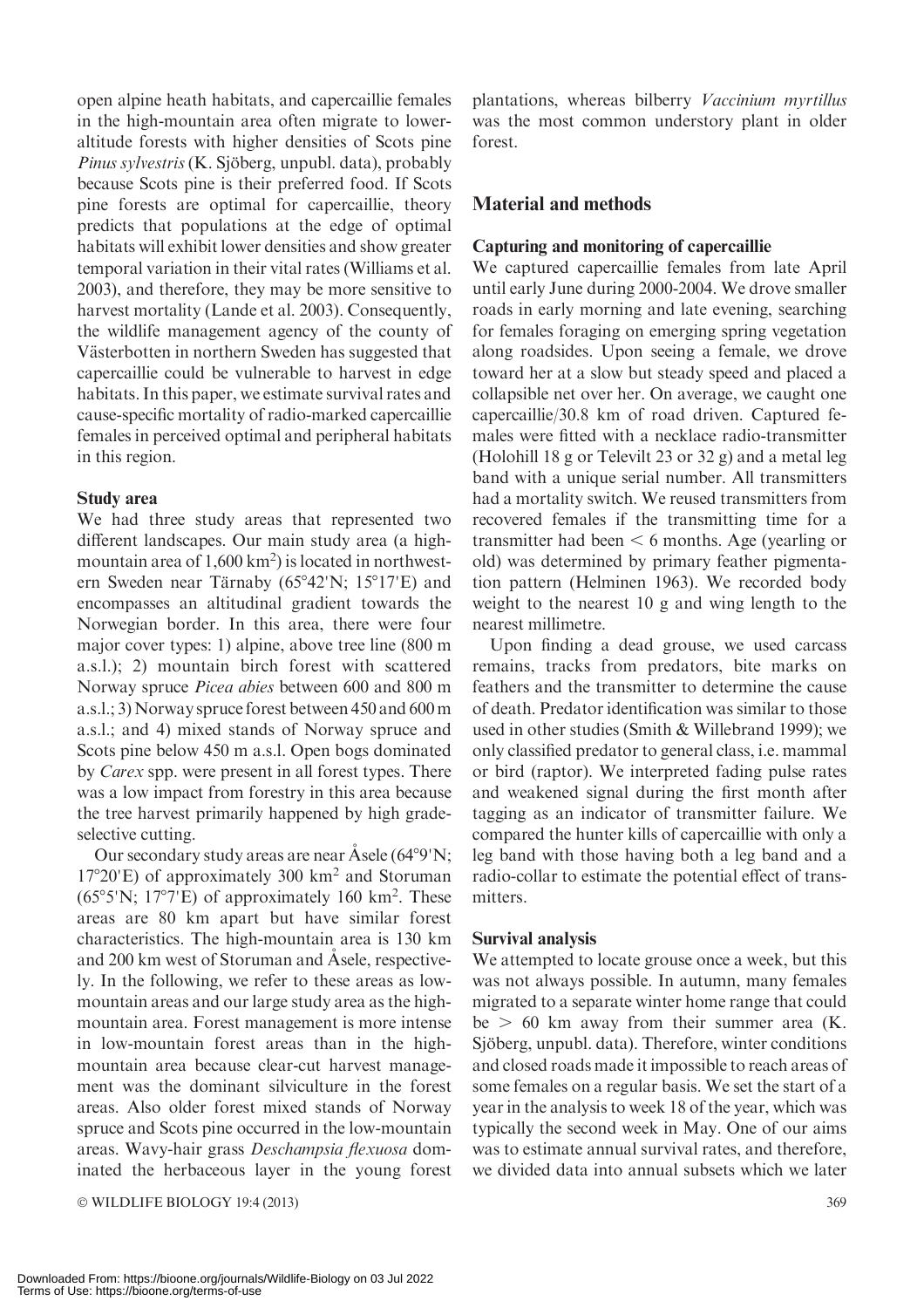pooled to get an average annual survival rate. This meant that some individuals were present in subsequent annual subsets; thus 55 females were present in two subsequent years in the high-mountain area and five were present in three subsequent years. This increased the number of individuals when years were pooled (Table 1).

We used a non-parametric approach to estimate survival rates (Kaplan-Meier), annual survival and graphically investigate the survival pattern in different seasons. We used Cox-Proportional hazard (CPH) regression model to evaluate the effects of area and age (adult or yearling) on survivorship when data were available for both high-mountain and lowmountain areas (i.e. during 2002-2004); 170 individuals in the high-mountain area and 65 individuals in low-mountain areas (see Table 1). The semi-parametric CPH regression model is often used in survival analysis, and it is a linear model for log-hazard that leaves the baseline hazard (intercept) unspecified. This is possible by using the hazard ratio of different sets of observations, a proportional hazard model (Cox 1972). We plotted Kaplan-Meier survival curves for area, age at death and year to investigate deviations from the proportional hazard assumption. We found that the survival curves crossed for different years, and we chose to include year as a stratification factor and evaluated four models with none, one (area or age) or two independent variables. We used scaled Schoenfeld residuals for the model diagnostics and tested the assumption of the proportional hazard assumption for each covariate by correlating the scaled Schoenfeld residuals with time (Fox 2002). The residuals for each variable were further inspected for systematic departures by plotting them against time. We used the function Coxph (regression model) and Cox.zph (residual diagnostics) in the library survival in R (R Core Team 2012). We used the function aictab to obtain  $\Delta AIC_c$ , and the function modavg to average parameter values when  $\Delta AIC_c$  between models was  $\leq 6$ . The functions were available in R library AICc modavg.

We used the Andersen-Gill modification of the CPH regression (Andersen & Gill 1982) to account for females that went unchecked for  $> 3$  weeks. Johnson et al. (2004) used this approach when modelling survival of grizzly bears Ursus arctos. We constructed a data set in which each individual was represented by many rows; each row was a week of known fate for the individual.We excluded the weeks in which an individual went missing for  $> 3$  weeks,

Table 1. Number of female capercaillie radio-marked in one highmountain and two low-mountain areas of northern Sweden. New  $=$ number of birds newly radio-marked in the year. Reentered  $=$ number of birds that was used in annual estimates and was captured the previous year. Note that five of 21 females reentering into 2003 were captured in 2001.

|       | High mountain |           |       | Low mountain |           |       |  |
|-------|---------------|-----------|-------|--------------|-----------|-------|--|
| Year  | <b>New</b>    | Reentered | Total | <b>New</b>   | Reentered | Total |  |
| 2000  | 19            |           | 19    |              |           |       |  |
| 2001  | 47            | 4         | 51    |              |           |       |  |
| 2002  | 35            | 19        | 54    | 14           |           | 14    |  |
| 2003  | 47            | 21(5)     | 68    | 16           | 5         | 21    |  |
| 2004  | 22            | 16        | 38    | 19           | 11        | 30    |  |
| Total | 170           | 60        | 230   | 49           | 16        | 65    |  |

and we changed the age of the yearling females to adults at about 20 months of age (i.e. in January).

#### **Results**

We caught 244 females in the high-mountain area of which we marked 206 with radio-transmitters and 56 with leg bands only. We excluded an additional 36 females because of transmitter failure (22) and early mortality or disappearance (14) from the analysis. We used the 170 remaining females in the subsequent analysis of mortality causes and survivorship. Of the 170 females, 24 were 'lost' for  $> 3$  weeks but were later rediscovered. The average period of absence for these females was 24 weeks (minimum: 11 weeks, maximum: 39 weeks). In most cases, the 'loss' was due to seasonal migration into areas that we could not easily access in winter. Age (yearling or adult), wing length and body weight were known for 151 (102 adults and 49 yearlings) birds captured between 2001 and 2004. In low-mountain areas, we captured 49 females and age was known for 45 individuals (33 adults and 12 yearlings; see Table 1). Adults were heavier than yearlings, 2.29 kg and 1.99 kg, respectively (t = 12.5, df = 132.6, P < 0.001), and adults had longer wings than yearlings, 31.8 cm compared to 30.7 cm, respectively  $(t=4.5,$  $df = 181.6$ ,  $P < 0.001$ ).

Predation dominated mortality in the high-mountain (70%) and low-mountain (90%) areas with both mammalian (34%) and raptor (29%) predation being common. The proportion of deaths attributed to hunting was the same in both high-mountain and low-mountain areas (10%). However, it should be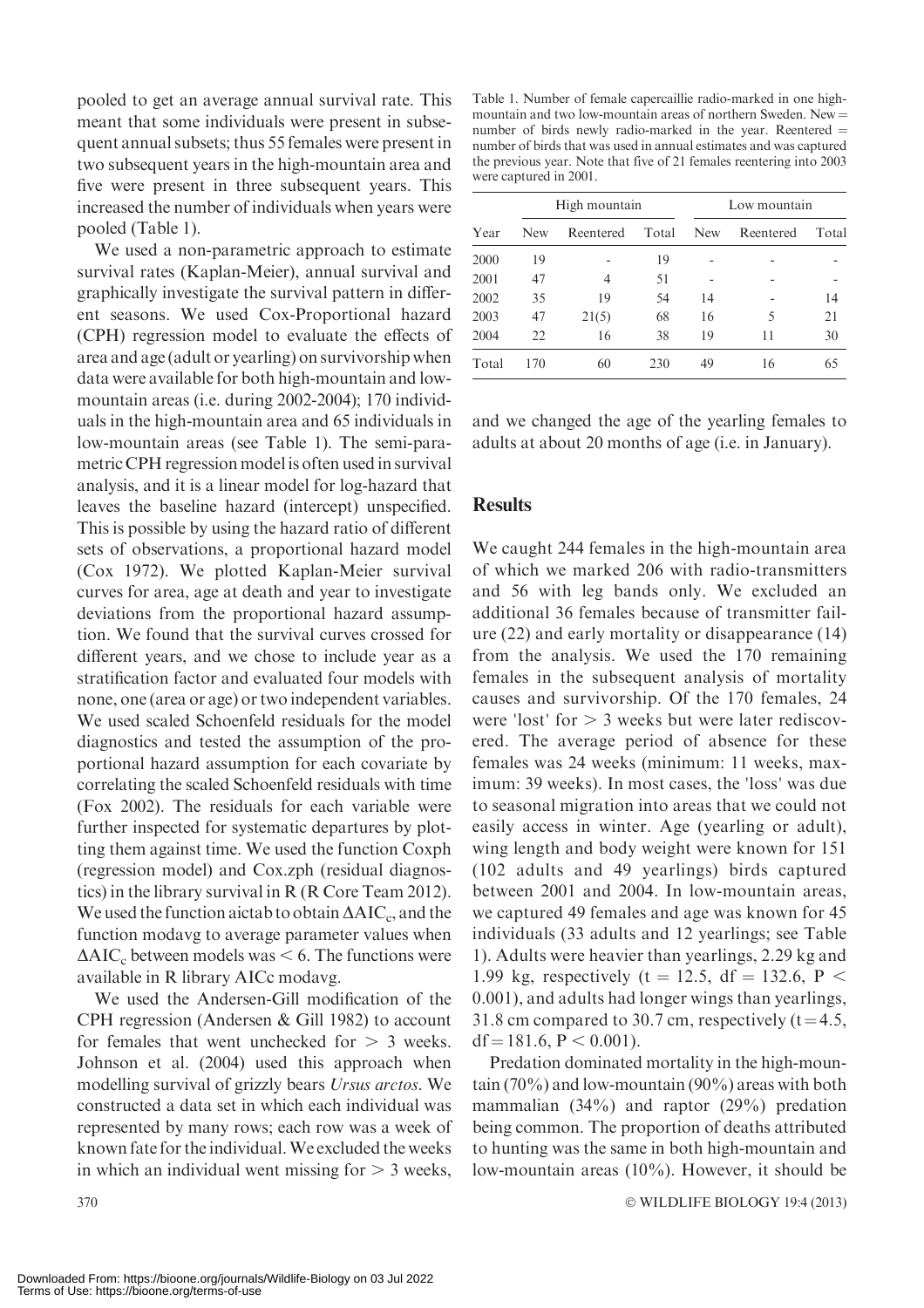Table 2. Model selection results for the Cox proportional regression using age at death and area (high mountain vs low mountain) as covariates. The abbreviations in the headers are:  $K =$  number of parameters;  $AIC_c = Akaike$  information critera for small sample size;  $\Delta AIC_c$  = the difference between the AIC<sub>c</sub> of most parsimonious model  $AIC_c$  and the candidate model;  $w = Akaike$  weight for a candidate model relative to all candidate models;  $LL = log$ likelihood.

| Model                 | K        | $AIC_c$ | $\triangle AIC_c$ | W    | LL        |
|-----------------------|----------|---------|-------------------|------|-----------|
| Age at death          |          | 430.25  | 0.00              | 0.54 | $-214.13$ |
| Age at death $+$ area | 2        | 430.55  | 0.30              | 0.46 | $-213.27$ |
| Null model            | $\theta$ | 446.71  | 16.46             | 0.00 | $-223.35$ |
| Area                  |          | 448.22  | 1797              | 0.00 | $-223.11$ |

noted that only one hunting mortality was recorded of a total of 11 mortalities in the low-mountain area. In the autumn following the initial capture, seven of the 168  $(4\%)$  radio-collared and two of the 56  $(4\%)$ leg-banded capercaillie were killed by hunters (Fisher's exact test:  $P = 1$ ). None of the deaths in lowmountain areas were caused by collision with vehicles or power lines, whereas collisions with vehicles and power lines accounted for 9 and 11% of the deaths in the high-mountain area, respectively.

Cox regression model depicting age and age and area were our top models (Table 2) with lower hazards for yearlings and capercaillie in the lowmountain areas. The uncertainties of both models were high since both the 95% CI hazard estimates contained the hazard ratio of one. The hazard was 0.81 (0.37-1.75; 95% CI) for yearlings relative to adults (averaged for both models) and 0.63 (0.31- 1.31; 95% CI) in low-mountain areas relative to the high-mountain area. The models with age at death and area or only age at death had similar model probabilities ( $\Delta AIC_c$  between the models was 0.30). Model diagnostics using the scaled Schoenfeld residuals showed no violation of the proportional hazard assumptions for the model with both age at death and area ( $\chi^2$ =0.10, P=0.95) or the model with only age at death ( $\gamma^2 = 0.09$ , P = 0.77).

The overall annual Kaplan-Meier survival probability was 0.68 (0.62-0.75; 95% CI) when all data were pooled. We plotted the smoothed line of instantaneous hazard from the pooled data against time but did not see any pattern in seasonal hazard. In the high-mountain area, the survival rate appeared lower in the first two years than in subsequent years when data also were available for low-mountain areas (Fig. 1 and Table 3). In 2003-2004, the survival was higher in low-mountain areas compared to the high-mountain area, but the hazard estimate from the regression model was associated with large

- WILDLIFE BIOLOGY 19:4 (2013) 371



Figure 1. Annual (May-April) Kaplan-Meier survival of female capercaillies in northern Sweden. The thick solid line shows the survival of all females and years pooled. Thin solid (high mountain) and dashed (lowmountain) lines show the different annual estimates of survival for birds in different habitat types.

uncertainty (see above). When we censored individuals that were killed by hunters to estimate the increase in annual survival excluding harvest mortality, the increase in average annual survival was 2%  $(0-4\%)$ .

#### **Discussion**

Few studies have been able to identify causes of mortality of capercaillie females. A study of capercaillie females in southern Norway (Wegge et al. 1987) reported that predation of capercaillie females was the most important source (97%) of 35 mortalities, and that goshawk Accipites gentilis was a common predator (60%). Similarly, in our study, predation was the most important cause of mortality but to a lesser extent (70%) than Wegge et al. (1987) reported, and neither raptors nor mammalian pred-

Table 3. Annual Kaplan-Meier survival estimates of capercaillie females in the high-mountain, low-mountain and all areas combined. Standard error and number of mortalities are shown in parentheses.

|      | Year High-mountain area Low-mountain area Combined areas |                |                 |
|------|----------------------------------------------------------|----------------|-----------------|
| 2000 | 0.52(0.150; 6)                                           |                |                 |
| 2001 | 0.61(0.077; 16)                                          |                |                 |
| 2002 | 0.71(0.065; 15)                                          | 0.71(0.121; 4) | 0.71(0.058; 19) |
| 2003 | 0.68(0.064; 19)                                          | 0.77(0.103; 4) | 0.69(0.058; 23) |
| 2004 | 0.69(0.086; 10)                                          | 0.89(0.058; 3) | 0.72(0.078; 13) |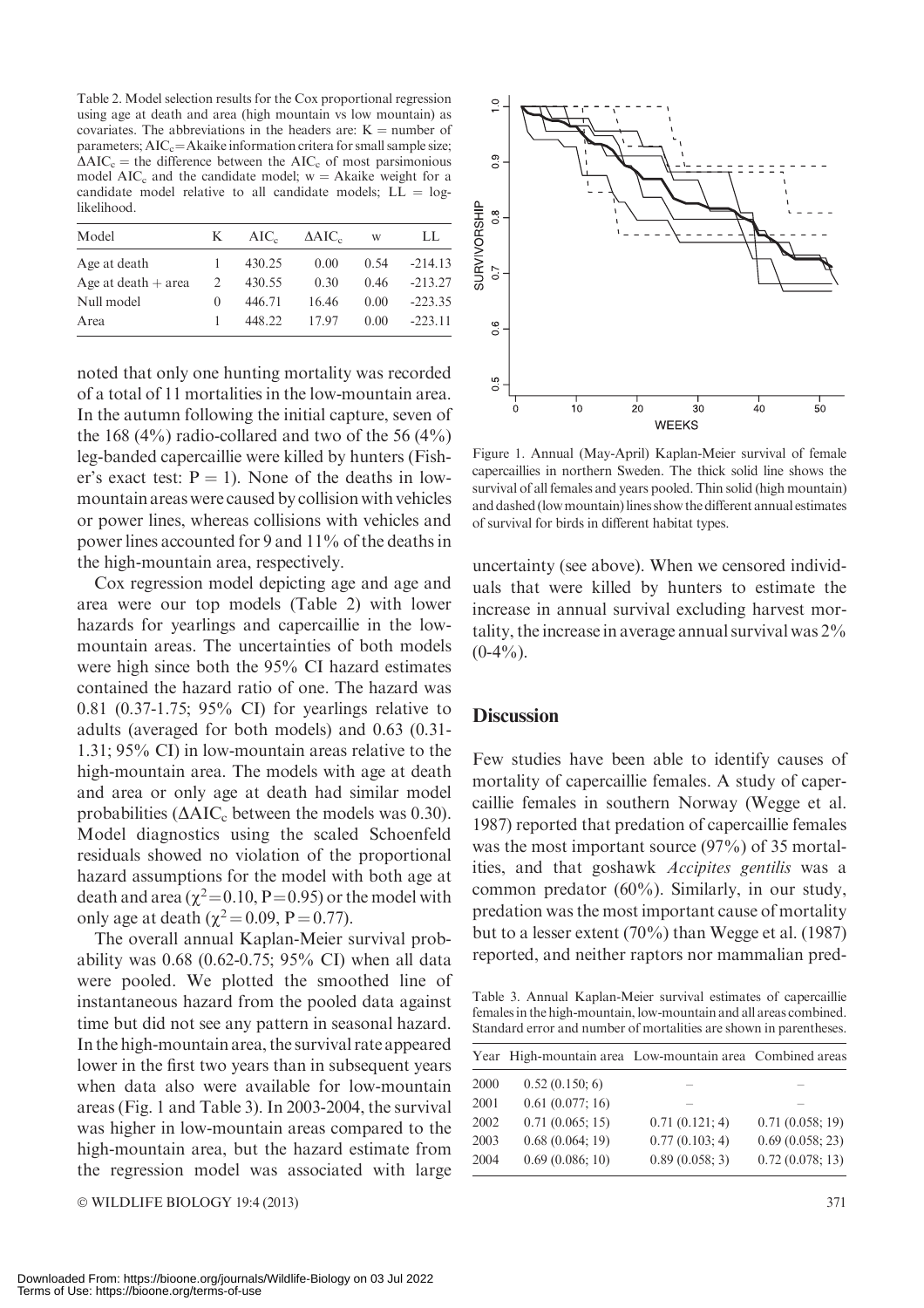ators dominated. An important mortality cause in the high-mountain area was collisions with either power lines or vehicles. Capercaillie females used dirt roads to replenish grit and feed on roadside vegetation, and all but one of the collisions with a car occurred in the snow-free season. We could not exclude that the large proportion of females killed by cars was biased in our study because we selectively captured birds using roads in spring. We believed collisions with power lines to be a consequence of seasonal migration and these collisions were mostly recorded in autumn and winter. The lack of collisions in low-mountain areas was probably due to the low number of mortalities recorded, and we did not believe that collisions were unique to the highmountain area. In Scotland, Moss et al. (2000) found that predators caused 50% of the adult female capercaillie deaths  $(N=12)$ . It was interesting to note that the annual survival rates in the studies by Wegge et al. (1987) and Moss et al. (2000) were similar despite differences in the causes of mortality; Wegge et al. (1987) estimated monthly survival rates for different seasons which corresponded to an annual survival of 0.61, and Moss et al. (2000) estimated the annual survival rate to be 0.63. The annual estimates for the declining populations in the two studies were somewhat lower than our estimate of 0.68.

We found that our explanatory variables of age at death and area were important in the model ranking using  $AIC_c$ , but the hazard estimates for both variables were associated with large uncertainty. We expected that the relative hazard should be markedly lower in low-mountain areas compared to the high-mountain area, because the high-mountain area was a suboptimal habitat for these birds, but this was not the case. The low-mountain areas have been exposed to more intensive forestry than the highmountain area, and the large uncertainty in the parameter estimate for area indicated that the difference in habitat was not important. Furthermore, we did not expect yearling females to survive better than adults, and we could not find any studies showing lower survival of adult compared to yearling grouse. It should be noted that the proportion of yearlings recruited varied among years; for example the proportion of yearlings captured dropped from 45% in 2003 to 5% in 2004. We captured capercaillie females over large areas, and we suspect that this could mask important local differences in survival estimates and mortality causes among years.

Few capercaillie were killed by hunters, and harvest mortality decreased the annual survival by

about 0.02 in the high-mountain area. This was lower than the estimated 0.09-0.30 harvest rates reported for willow grouse Lagopus lagopus which were also managed by the county Wildlife Management Agency (Hörnell-Willebrand 2005). Harvest rates of capercaillie and black grouse were previously reported to also be substantially lower than willow grouse harvest rates in Norway (Kastdalen 1992). We only studied female capercaillie, so males could be exposed to higher harvest mortality because they are considered a trophy animal and the hunting season for males lasts for five months compared to three months for females.

#### Management implications

Our estimates of harvest mortality were low, so there was little evidence to support a revision of the present management for the capercaillie population in the high-mountain area we studied. There are only a few areas where long-term monitoring of capercaillie has been conducted in Sweden, and none were in the high-mountain region. Because our estimates of annual survival were low, we suggest that monitoring of capercaillie should be implemented in some highmountain areas and management units that have consistently large bag sizes of capercaillie to determine if our results are typical of these areas.

Acknowledgements - we are grateful to the many fieldtechnicians who made this project possible, especially E. Ringaby, T. Andersson, I. Johansson and K-O. Edström. Our project was funded by grants from the Mistra Foundation, Swedish Hunters Association and the Swedish Environmental Protection Board. Support was also provided by the Hedmark University College. We thank Dr. R.J. Gutiérrez, Dr. P. Kiffney and two anonymous reviewers for valuable comments on the manuscript.

## References

- Andersen, P.K. & Gill, R.D. 1982: Cox's regression model for counting processes: A large sample study. - The Annals of Statistics 10: 1100-1120.
- Cox, D.R. 1972: Regression Models and Life-Tables. Journal of the Royal Statistical Society Series B 34: 187- 220.
- Fox, J. 2002: An R and S-Plus companion to applied regression. - Sage Publications, Thousand Oaks, California, USA, 312 pp.
- Helle, T., Helle, P., Lindén, H. & Kilpelä, S.S. 1989: Stand characteristics of capercaillie lekking sites in northern Finland. - Suomen Riista 35: 26-35. (In Finnish with an English summary).